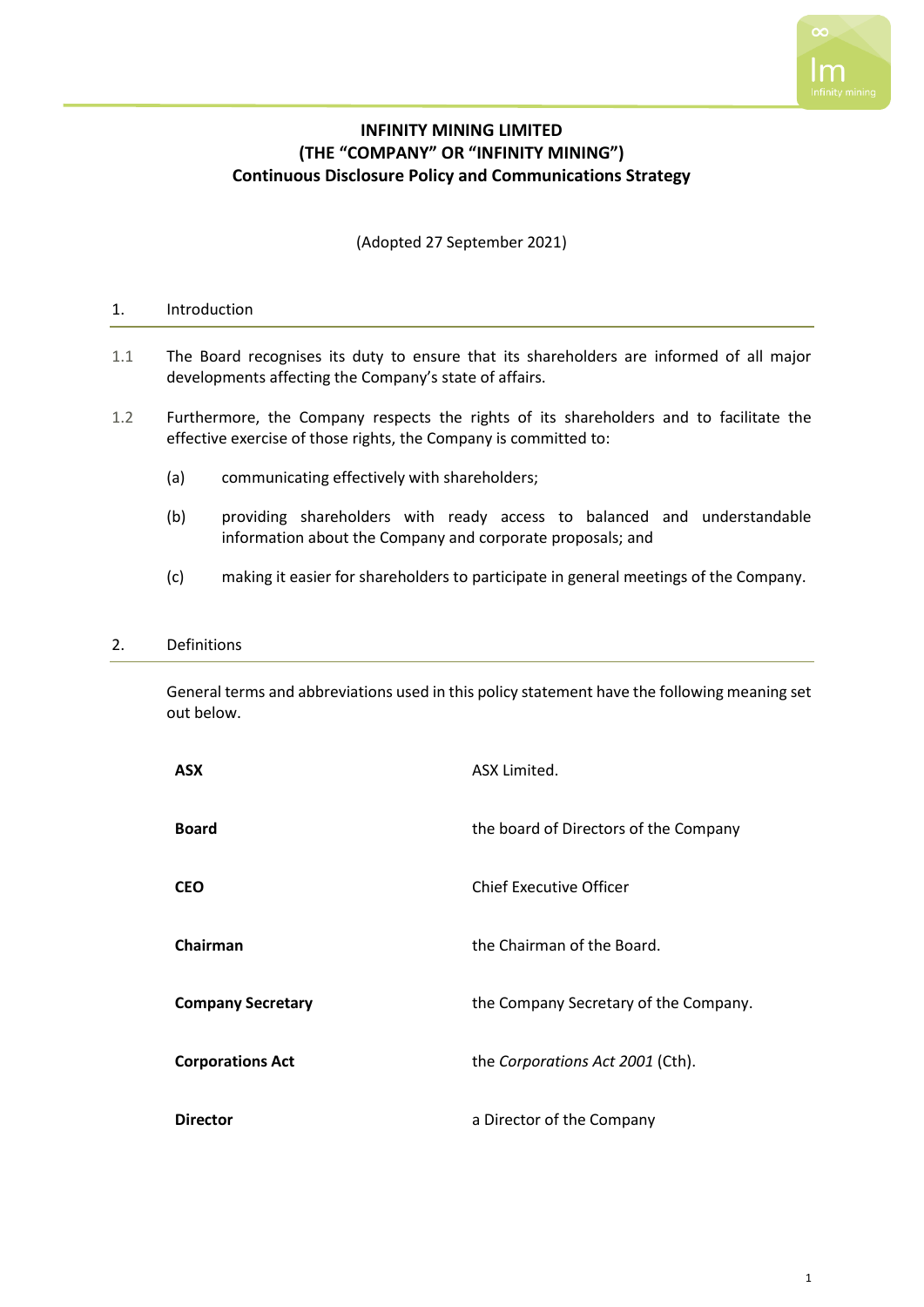

| <b>Infinity Mining or the Company</b> | Infinity Mining Limited ACN 609 482 180                                                                                                                                                                                                                                                                                                                                  |
|---------------------------------------|--------------------------------------------------------------------------------------------------------------------------------------------------------------------------------------------------------------------------------------------------------------------------------------------------------------------------------------------------------------------------|
| <b>Employee</b>                       | reference to an Employee include the companies or<br>trusts substantially owned or controlled by an<br>employee of the Company or direct relatives,<br>executive Directors and, where the context<br>permits, non-executive Directors, managers and all<br>other employees or staff engaged by the Company<br>either on a contract of employment or a salaried<br>basis. |
| <b>Listing Rules</b>                  | the Listing Rules of the ASX Limited.                                                                                                                                                                                                                                                                                                                                    |
| <b>Officer</b>                        | a senior executive of the Company.                                                                                                                                                                                                                                                                                                                                       |
| <b>Policy</b>                         | continuous<br>disclosure<br>this<br>policy<br>and<br>communication strategy.                                                                                                                                                                                                                                                                                             |

## 3. Communication to stakeholders

This Policy provides that information will be communicated to shareholders and the market through:

- (a) the Annual Report which is distributed to shareholders (usually with the Notice of Annual General Meeting);
- (b) the Annual General Meeting and other general meetings called to obtain shareholder approvals as appropriate;
- (c) the Half-Yearly Directors' and Financial Reports;
- (d) Quarterly Activities and Cash Flow Reports; and
- (e) other announcements released to ASX as required under the continuous disclosure requirements of the Listing Rules and other information that may be mailed to shareholders.

#### 4. Communication channels

4.1 The Company will actively promote communication with shareholders through a variety of measures, including the use of the Company's website and email. The Company's reports and, if and when listed on ASX Limited, ASX announcements will be available for viewing and downloading from its website: www.infinitymining.com.au or the ASX website: [www.asx.com.au.](http://www.asx.com.au/) The Board encourages full participation of shareholders at Annual General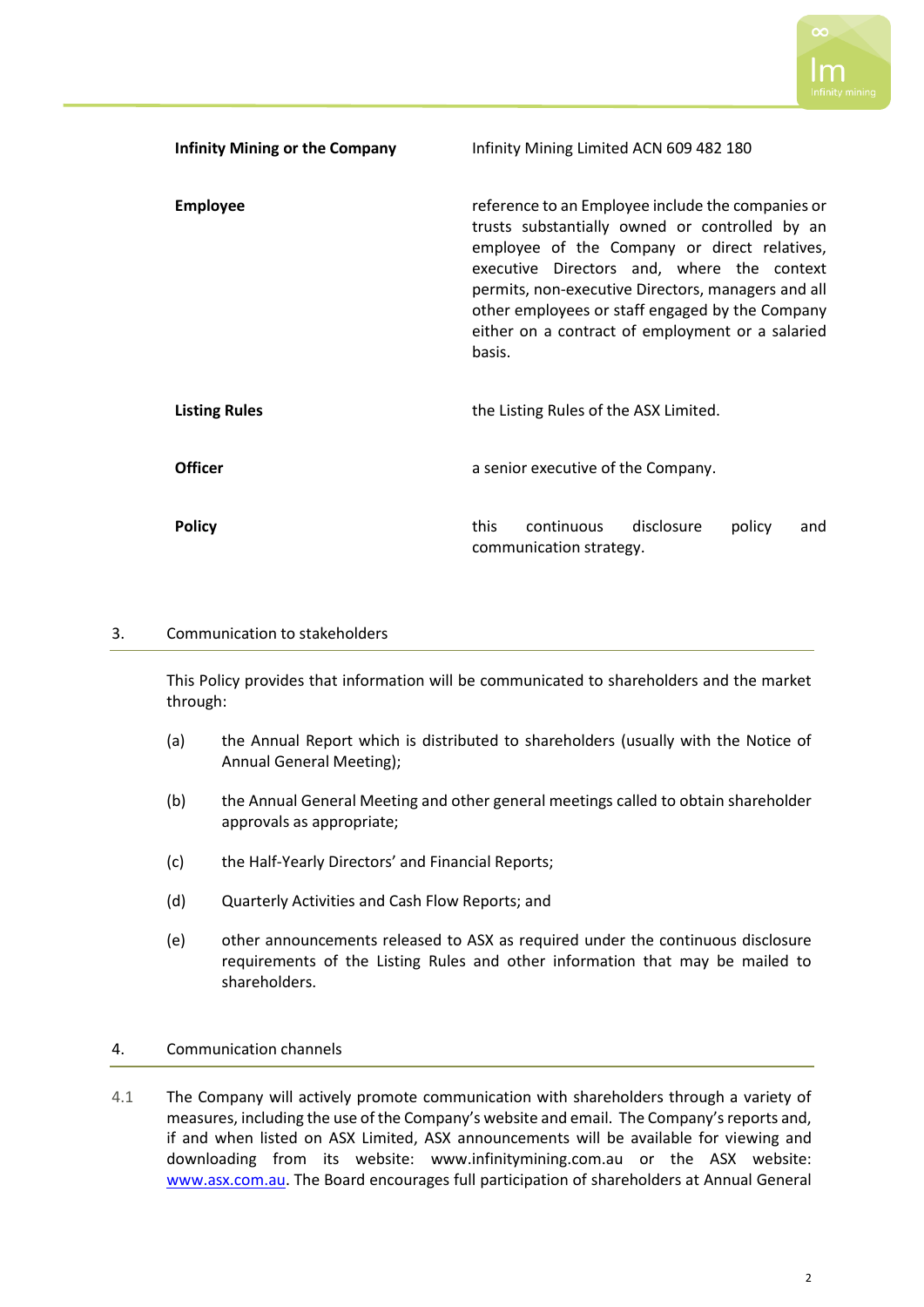

Meetings and general meetings and uses these meetings to assist shareholders in understanding the Company's objectives and strategies in relation to its business activities. In accordance with section 250S of the Corporations Act 2001 (Cth), at the Company's annual general meetings the Chairman of the meeting will allow a reasonable opportunity for members to ask questions about or make comments on the management of the Company.

- 4.2 The Company's Annual Report is the main vehicle for communicating with shareholders on the activities and performance of the Company in the previous 12 months. The Annual Report shall be posted on the Company's website and be downloadable.
- 4.3 In accordance with the Listing Rules, the Company shall notify the ASX immediately of information:
	- (a) concerning the Company that a **reasonable person** would expect to have a **material effect** on the price or value of the Company's securities; and
	- (b) that would, or would be likely to, influence persons who commonly invest in securities in deciding whether to acquire or dispose of the Company's securities.
- 4.4 This also applies to information that the market requires to correct or prevent a false market where trading in the Company's securities occurs in the absence of material price-sensitive information; or on the basis of information that is inaccurate or misleading. In such a circumstance, and in compliance with the Listing Rules, the Company shall give the ASX the information needed to correct or prevent the false market.

## 5. Determining 'disclosable' information

- 5.1 In accordance with legal, statutory and ASX listing requirements (particularly Listing Rule 3.1), the Company shall disclose all information concerning it, of which it is or becomes aware, that a reasonable person would expect to have a material effect on the price or value of its securities.
- 5.2 Information shall be taken to have a material effect on the price or value the Company's securities if a reasonable person would expect the information to, or be likely to, influence persons who commonly invest in securities in deciding whether or not to trade the securities.
- 5.3 The Company Secretary, in consultation with the CEO or the Chairman has responsibility for determining whether a particular piece of information is material or falls within the exception, otherwise the information should be provided to the ASX for a determination.
- 5.4 In restricted circumstances, information is to be kept confidential for a limited period of time if the early disclosure of material Information would be unduly detrimental to the Company.
- 5.5 If disclosure of material information is delayed, complete confidentiality must be maintained. That is, the material information should not be disclosed to anybody, except in the necessary course of business, and precautions should be taken to assure that there is no selective disclosure to third parties. In the event that such confidential information, or rumours respecting the same, are divulged in any manner (other than in the necessary course of business), the Company would be required to make an immediate announcement on the matter.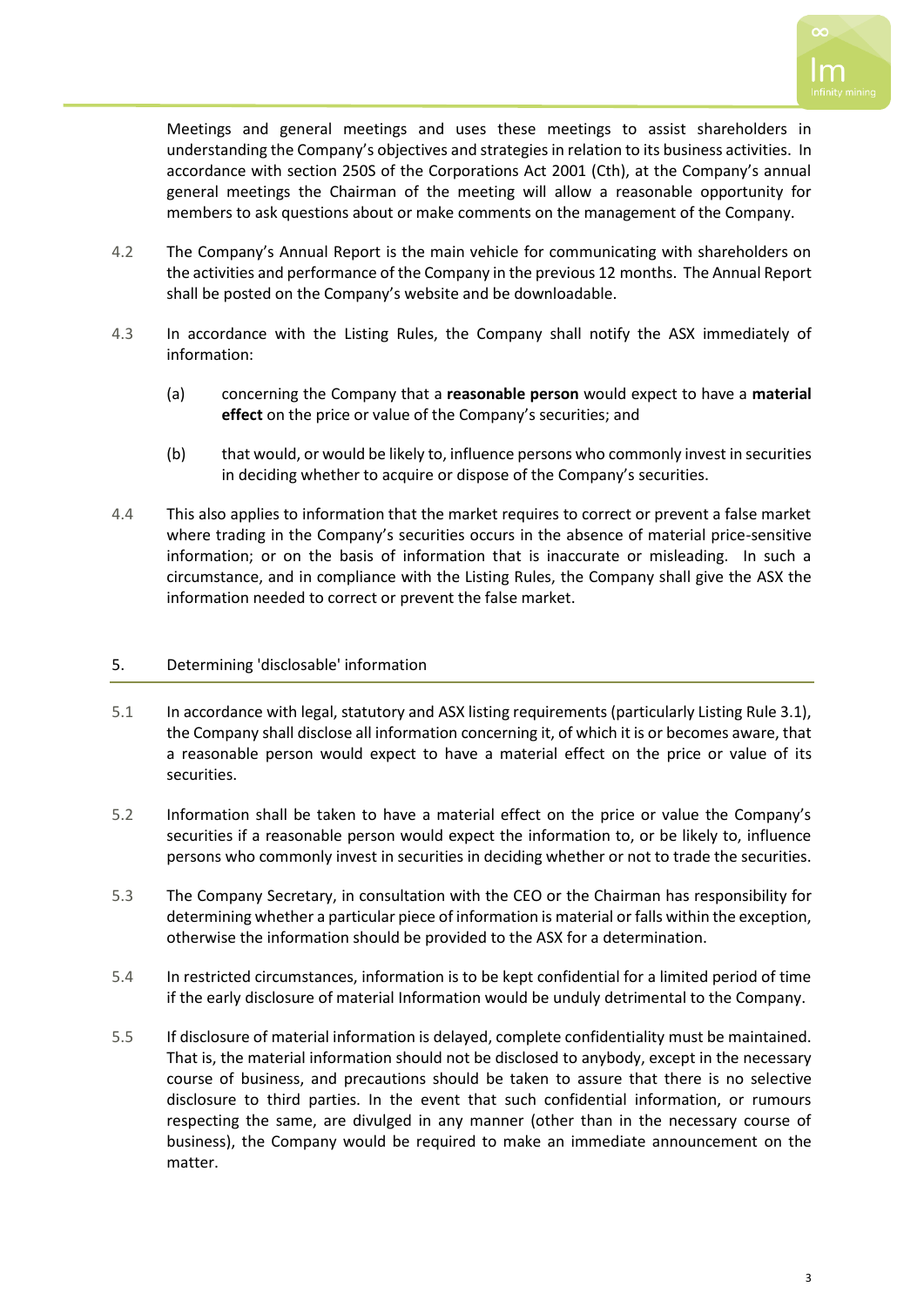

## 5.6 Accordingly, to maintain confidentiality, the Company will:

(i) not disclose the information to anyone (including others within the Company) except in the necessary course of business;

(ii) make sure that if the information has been disclosed in the necessary course of business that everyone understands that it is to be kept confidential;

(iii) if necessary, share in a locked cabinet any confidential documents and refer to confidential information using code names;

(iv) ensure that confidential documents cannot be accessed through shared servers; and

(v) make sure that there is no selective disclosure of confidential information to third parties, e.g. during the course of a meeting with an analyst. This would be considered tipping, prohibited under securities law.

#### 6. Continuous disclosure compliance

The Company Secretary has responsibility for:

- (a) ensuring Employees (including Directors and Officers) and any third parties (indicatively such as consultants, agents, sales representatives, distributors and independent contractors when representing the Company), where necessary, receive a copy of this Policy statement as well as a copy of Guidance Note 8 of the Listing Rules, which highlights the general principles and obligations set out in Chapter 3 of the Listing Rules pertaining to Continuous Disclosure;
- (b) conducting education sessions for new Employees;
- (c) ensuring that the Company has an effective reminder system regarding the obligations of Employees and the third parties, where necessary, to notify the Company Secretary of matters that may be disclosable under this Policy, and to otherwise comply with this Policy. This may be via email, in staff meetings or by refresher courses conducted annually;
- (d) including in the reminder system a requirement that all Employees report potential breaches of this Policy directly to the Company Secretary; and
- (e) ensuring that Directors and Officers are briefed in detail regarding the continuous disclosure regime.

## 7. Disclosure agreements

All Directors have, and new Directors shall enter into a Director Disclosure Agreement with the Company (as set out in Guidance Note 22 of the Listing Rules). The Company Secretary is to maintain records of signed copies of these agreements.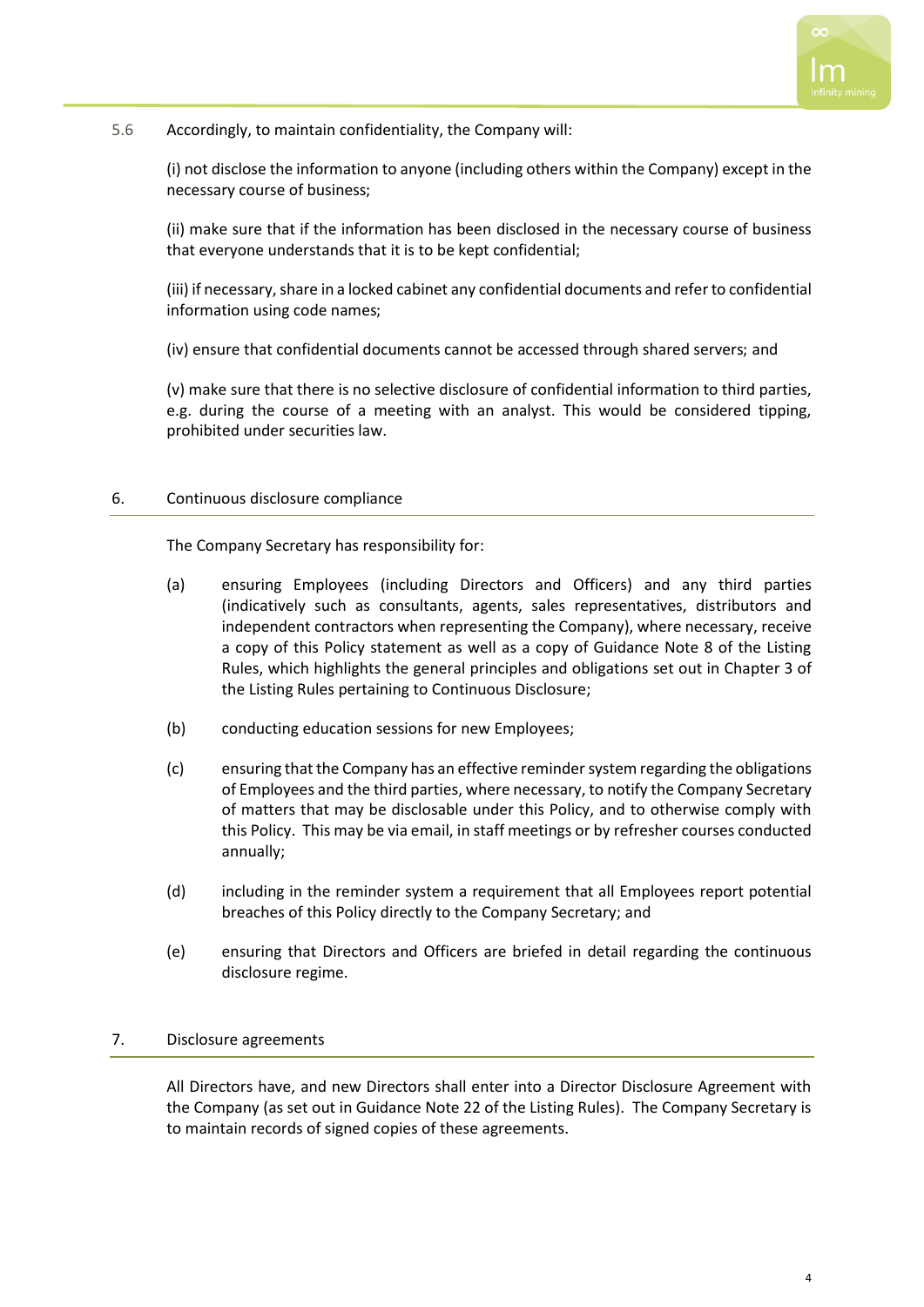

## 8. Release of ASX announcements

- 8.1 The Company recognises that non-public, material information (which may include positive as well as negative information affecting the prospects for the Company), must be released in a timely, clear and objective manner, that allows investors to assess the impact of the information when making investment decisions and when released, must be made broadly available to the market. Accordingly, all new material information in the first instance will be released to the ASX.
- 8.2 The procedure for the release of ASX announcements is as follows:
	- (a) the Board shall review and provide written approval to the Company Secretary in respect of all key announcements prior to release to the market;
	- (b) any relevant parties named in the announcement shall review for factual accuracies in respect of information attributable to them and provide written consent for inclusion of the names in the announcement to the Company Secretary;
	- (c) the CEO or the Chairman (and in his or her absence the Company Secretary) is to give the final sign-off before release to the ASX;
	- (d) all announcements are to be released electronically by the Company Secretary;
	- (e) after confirmation of the release has been obtained from ASX, the Company Secretary will circulate the release to all Directors and Officers the Company;
	- (f) all announcements released are to be posted on the Company website as soon as practicable; and
	- (g) the Company Secretary is to maintain a register and copy of all announcements released.
- 8.3 As a policy matter, the Company shall not comment on rumours unless, in the circumstances, this would amount to a breach of Listing Rule 3.1B or other applicable laws.

#### 9. Dealing with the media and analysts

- 9.1 All media enquiries relating to the Company are to be coordinated by the Company Secretary, in consultation, with the CEO and Chairman. Media comment will be made only by the Chairman, the CEO or other authorised Company spokesperson.
- 9.2 The CEO in consultation with the Chairman shall approve all press releases referring to material issues prior to release.
- 9.3 The Company shall actively seek to provide private briefings to analysts, institutions and stockbrokers to enhance their understanding of the Company. However, these private briefings must not involve the disclosure of price-sensitive information. If any new information is provided in the presentation, a copy must be lodged with the ASX prior to that meeting. If price-sensitive information is inadvertently disclosed at a private briefing, then the information must be announced to the ASX as soon as practicable.